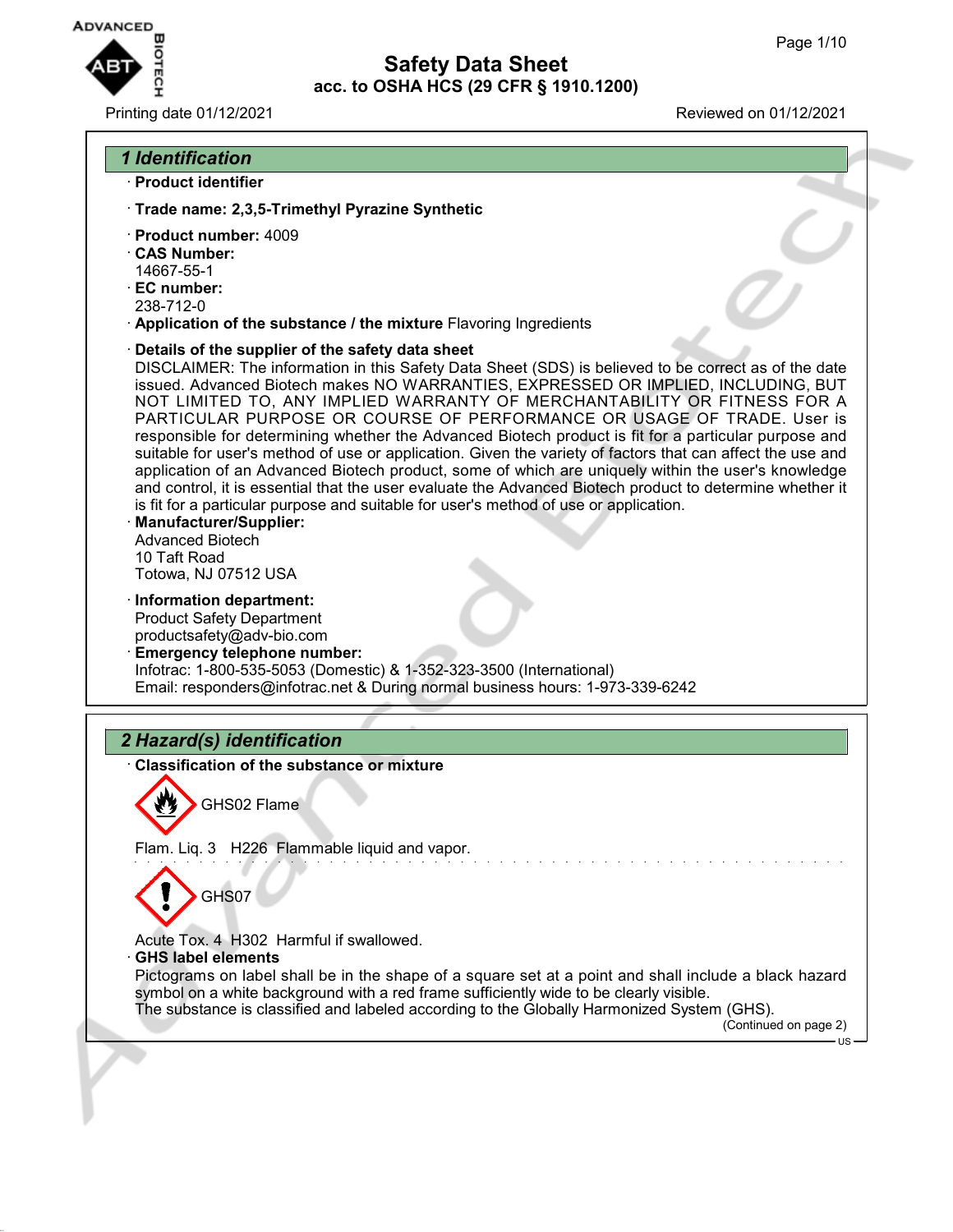

Printing date 01/12/2021 Reviewed on 01/12/2021



- · **CAS No. Description**
- 14667-55-1 2,3,5-Trimethylpyrazine
- · **Identification number(s)**
- · **EC number:** 238-712-0

(Continued on page 3)

US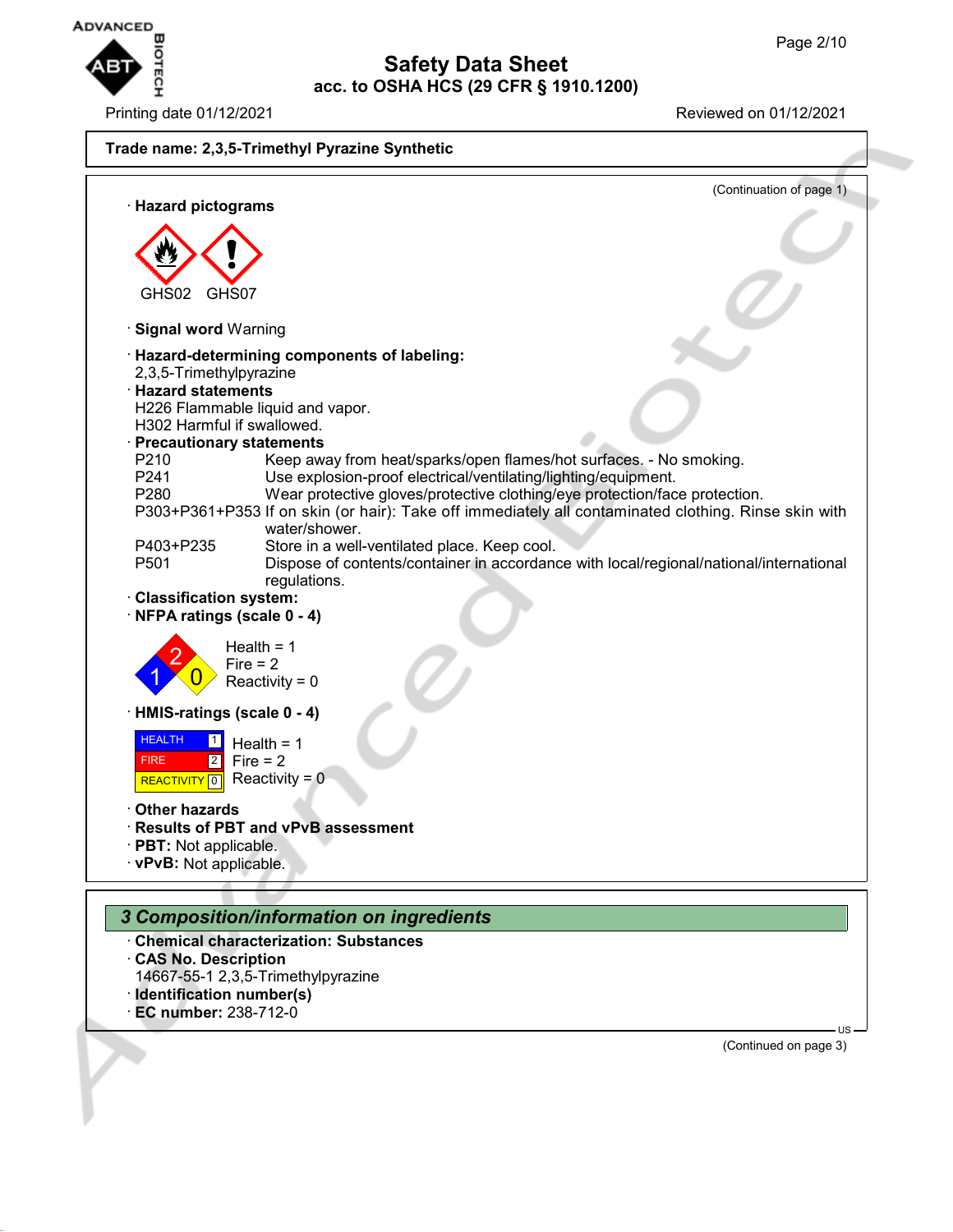

#### Printing date 01/12/2021 **Printing date 01/12/2021**

#### **Trade name: 2,3,5-Trimethyl Pyrazine Synthetic**

(Continuation of page 2)

#### *4 First-aid measures*

- · **Description of first aid measures**
- · **General information:**
	- Immediately remove any clothing soiled by the product.

Symptoms of poisoning may even occur after several hours; therefore medical observation for at least 48 hours after the accident.

- · **After inhalation:** Supply fresh air; consult doctor in case of complaints.
- · **After skin contact:** Immediately rinse with water.
- · **After eye contact:** Rinse opened eye for several minutes under running water.
- · **After swallowing:** Immediately call a doctor.
- · **Information for doctor:**
- · **Most important symptoms and effects, both acute and delayed** No further relevant information available.
- · **Indication of any immediate medical attention and special treatment needed** No further relevant information available.

## *5 Fire-fighting measures*

- · **Extinguishing media**
- · **Suitable extinguishing agents:** CO2, extinguishing powder or water spray. Fight larger fires with water spray or alcohol resistant foam.
- · **Special hazards arising from the substance or mixture** No further relevant information available.
- · **Advice for firefighters**
- · **Protective equipment:** No special measures required.
- · **Additional information**

Cool endangered receptacles with water spray.

Collect contaminated fire fighting water separately. It must not enter the sewage system.

## *6 Accidental release measures*

| · Personal precautions, protective equipment and emergency procedures<br>Wear protective equipment. Keep unprotected persons away.<br><b>Environmental precautions:</b><br>Prevent seepage into sewage system, workpits and cellars.<br>Dilute with plenty of water.<br>· Methods and material for containment and cleaning up:<br>Absorb with liquid-binding material (sand, diatomite, acid binders, universal binders, sawdust).<br>Dispose contaminated material as waste according to item 13. |
|-----------------------------------------------------------------------------------------------------------------------------------------------------------------------------------------------------------------------------------------------------------------------------------------------------------------------------------------------------------------------------------------------------------------------------------------------------------------------------------------------------|
| Ensure adequate ventilation.                                                                                                                                                                                                                                                                                                                                                                                                                                                                        |
| Reference to other sections                                                                                                                                                                                                                                                                                                                                                                                                                                                                         |
| See Section 7 for information on safe handling.                                                                                                                                                                                                                                                                                                                                                                                                                                                     |
| See Section 8 for information on personal protection equipment.                                                                                                                                                                                                                                                                                                                                                                                                                                     |
| See Section 13 for disposal information.                                                                                                                                                                                                                                                                                                                                                                                                                                                            |
| · Protective Action Criteria for Chemicals                                                                                                                                                                                                                                                                                                                                                                                                                                                          |
| $·$ PAC-1:                                                                                                                                                                                                                                                                                                                                                                                                                                                                                          |
| Substance is not listed.                                                                                                                                                                                                                                                                                                                                                                                                                                                                            |
| $·$ PAC-2:                                                                                                                                                                                                                                                                                                                                                                                                                                                                                          |
| Substance is not listed.                                                                                                                                                                                                                                                                                                                                                                                                                                                                            |

(Continued on page 4)

US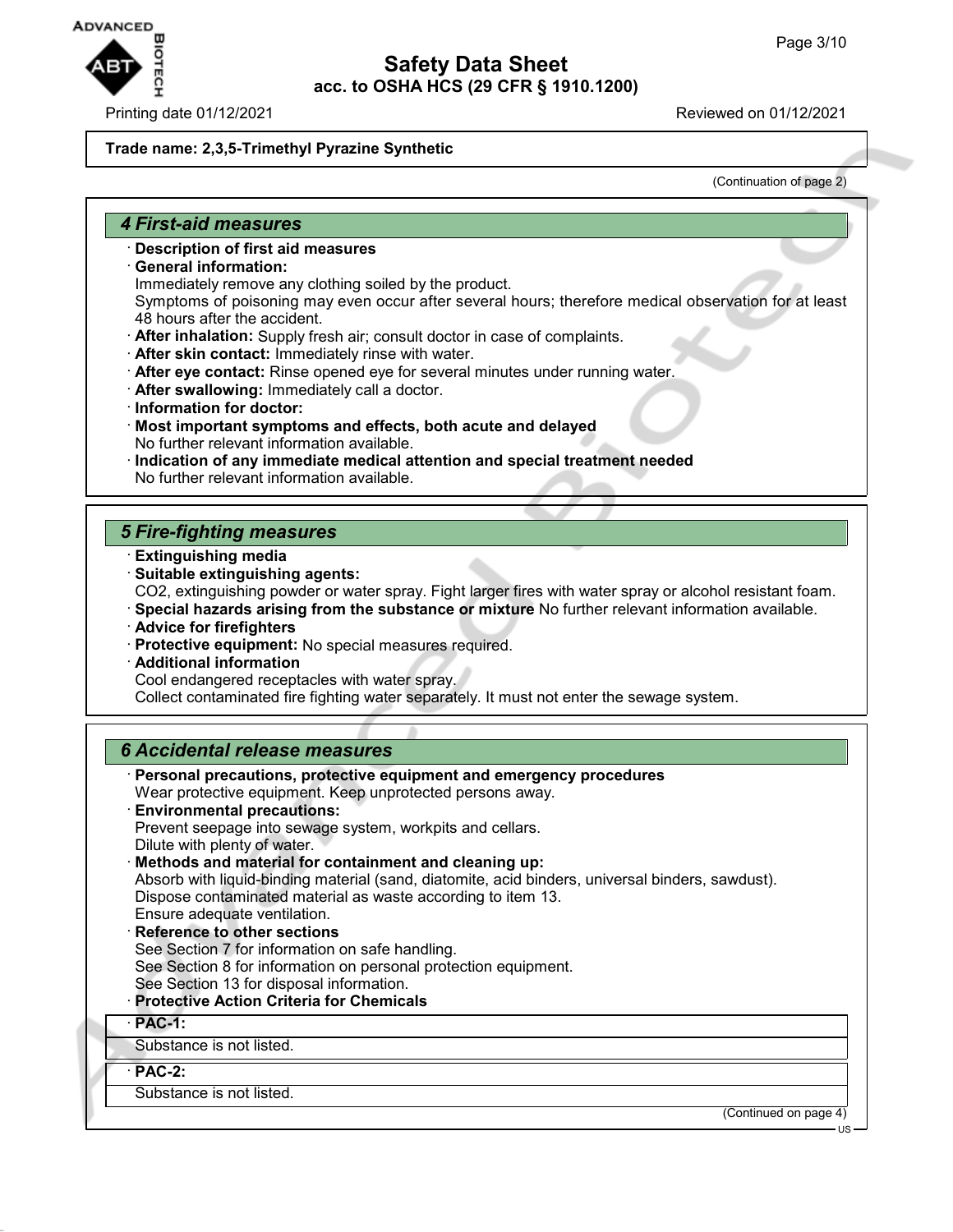

#### Printing date 01/12/2021 Reviewed on 01/12/2021

(Continuation of page 3)

#### **Trade name: 2,3,5-Trimethyl Pyrazine Synthetic**

#### · **PAC-3:**

Substance is not listed.

## *7 Handling and storage*

- · **Handling:**
- · **Precautions for safe handling** No special precautions are necessary if used correctly. · **Information about protection against explosions and fires:** Keep ignition sources away - Do not smoke.
- Protect against electrostatic charges.
- · **Conditions for safe storage, including any incompatibilities**
- · **Storage:**
- · **Requirements to be met by storerooms and receptacles:** No special requirements.
- Please refer to product specification for product storage requirements.
- · **Information about storage in one common storage facility:** Not required.
- · **Further information about storage conditions:** Keep receptacle tightly sealed.
- · **Specific end use(s)** No further relevant information available.

#### *8 Exposure controls/personal protection*

· **Additional information about design of technical systems:** No further data; see item 7.

- · **Control parameters**
- · **Components with limit values that require monitoring at the workplace:** Not required.
- · **Additional information:** The lists that were valid during the creation were used as a basis.
- · **Exposure controls**
- · **Personal protective equipment:**
- · **General protective and hygienic measures:** Keep away from foodstuffs, beverages and feed. Immediately remove all soiled and contaminated clothing. Wash hands before breaks and at the end of work.
- · **Breathing equipment:** Not required.
- 
- · **Protection of hands:**



Protective gloves

The glove material has to be impermeable and resistant to the product/ the substance/ the preparation. Due to missing tests no recommendation to the glove material can be given for the product/ the preparation/ the chemical mixture.

Selection of the glove material should be based on consideration of the penetration times, rates of diffusion and the degradation

· **Material of gloves**

The selection of the suitable gloves does not only depend on the material, but also on further marks of quality and varies from manufacturer to manufacturer.

**Penetration time of glove material** 

The exact break through time has to be determined by the manufacturer of the protective gloves and has to be observed.

(Continued on page 5)

US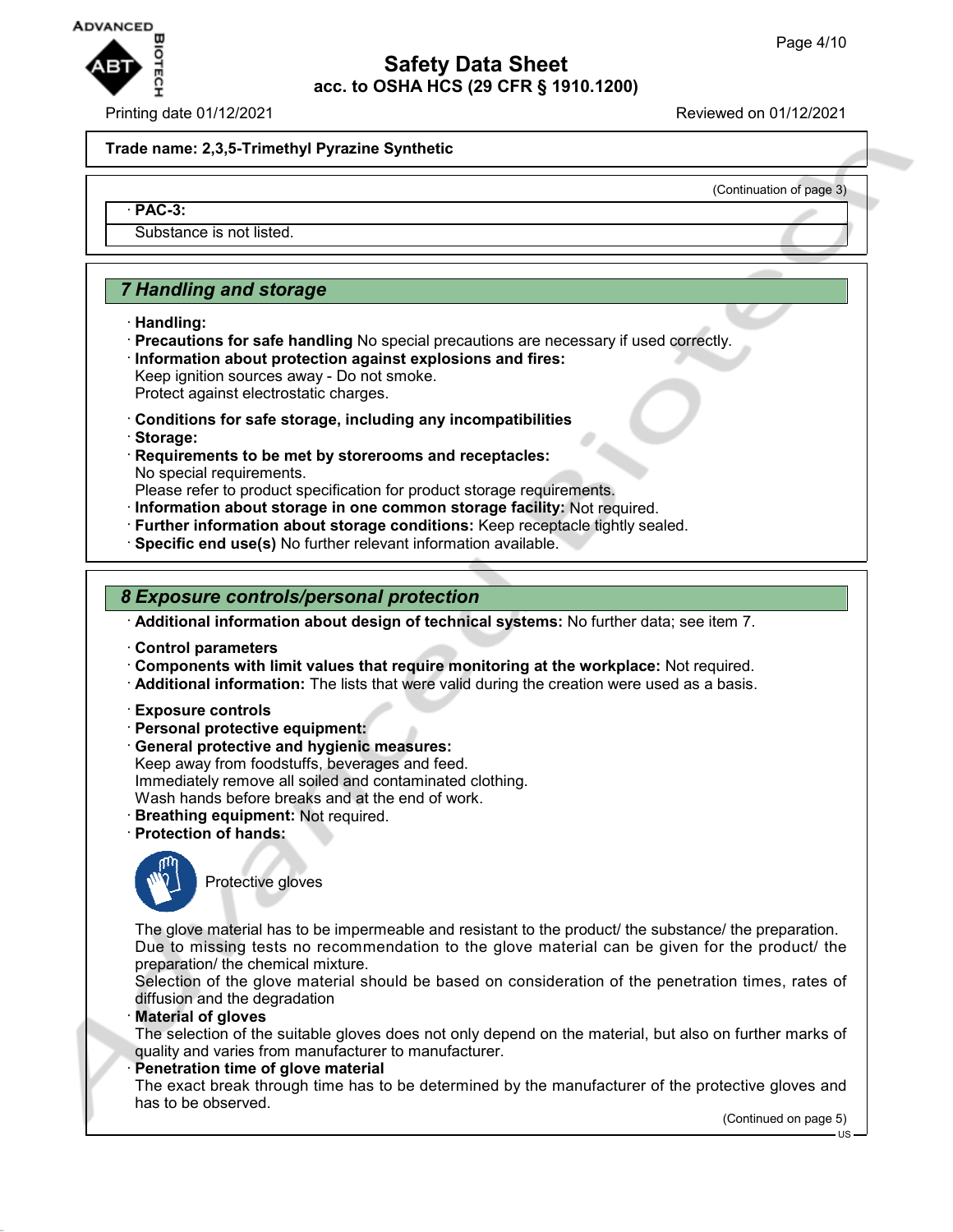

# **Safety Data Sheet acc. to OSHA HCS (29 CFR § 1910.1200)** Page 5/10<br>
Page 5/10<br>
Printing date 01/12/2021<br>
Printing date 01/12/2021<br>
Printing date 01/12/2021

|                                                                                     | (Continuation of page 4)                                |
|-------------------------------------------------------------------------------------|---------------------------------------------------------|
| · Eye protection:                                                                   |                                                         |
|                                                                                     |                                                         |
| Tightly sealed goggles                                                              |                                                         |
|                                                                                     |                                                         |
|                                                                                     |                                                         |
| 9 Physical and chemical properties                                                  |                                                         |
|                                                                                     |                                                         |
| Information on basic physical and chemical properties<br><b>General Information</b> |                                                         |
| · Appearance:                                                                       |                                                         |
| Form:                                                                               | Liquid                                                  |
| Color:                                                                              | According to product specification                      |
| · Odor:                                                                             | According to product specification                      |
| Odor threshold:                                                                     | Not determined.                                         |
| · pH-value:                                                                         | Not determined.                                         |
| Change in condition                                                                 |                                                         |
| <b>Melting point/Melting range:</b>                                                 | Undetermined.                                           |
| <b>Boiling point/Boiling range:</b>                                                 | 171 °C (339.8 °F)                                       |
| · Flash point:                                                                      | 59 °C (138.2 °F)                                        |
| · Flammability (solid, gaseous):                                                    | Not applicable.                                         |
| · Decomposition temperature:                                                        | Not determined.                                         |
| · Auto igniting:                                                                    | Not determined.                                         |
| Danger of explosion:                                                                | Not determined.                                         |
| <b>Explosion limits:</b>                                                            |                                                         |
| Lower:                                                                              | Not determined.                                         |
| Upper:                                                                              | Not determined.                                         |
| · Vapor pressure:                                                                   | Not determined.                                         |
| Density at 20 °C (68 °F):                                                           | 0.975-0.985 g/cm <sup>3</sup> (8.13638-8.21983 lbs/gal) |
| <b>Specific Gravity</b>                                                             | 0.975-0.985 @ 20 °C (33.8-33.8 @ 68 °F)                 |
| · Relative density                                                                  | Not determined.                                         |
| · Vapor density                                                                     | Not determined.                                         |
| <b>Evaporation rate</b>                                                             | Not determined.                                         |
| · Solubility in / Miscibility with                                                  |                                                         |
| Water:                                                                              | Fully miscible.                                         |
| · Partition coefficient (n-octanol/water): Not determined.                          |                                                         |
| · Viscosity:                                                                        |                                                         |
| <b>Dynamic:</b>                                                                     | Not determined.                                         |
| <b>Kinematic:</b>                                                                   | Not determined.                                         |
| <b>VOC content:</b>                                                                 | 0.00%                                                   |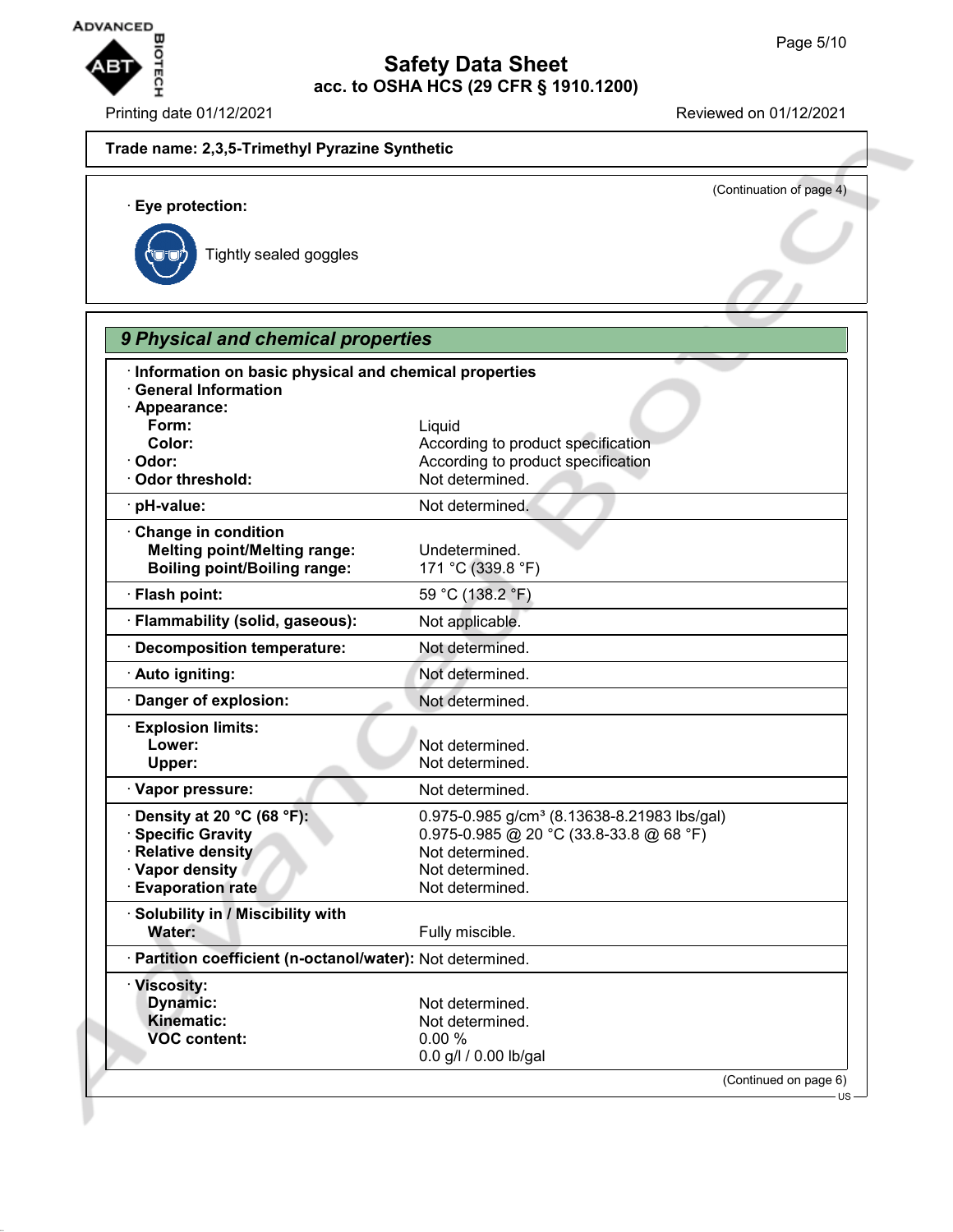

#### Printing date 01/12/2021 Reviewed on 01/12/2021

(Continuation of page 5)

#### **Trade name: 2,3,5-Trimethyl Pyrazine Synthetic**

· **Other information** No further relevant information available.

## *10 Stability and reactivity*

- · **Reactivity** No further relevant information available.
- · **Chemical stability**
- · **Thermal decomposition / conditions to be avoided:**

No decomposition if used according to specifications.

- · **Possibility of hazardous reactions** No dangerous reactions known.
- · **Conditions to avoid** No further relevant information available.
- · **Incompatible materials:** No further relevant information available.
- · **Hazardous decomposition products:** No dangerous decomposition products known.

#### *11 Toxicological information*

- · **Information on toxicological effects**
- · **Acute toxicity:**

## · **LD/LC50 values that are relevant for classification:**

## **ATE (Acute Toxicity Estimate)**

Oral | LD50 | 806 mg/kg (rat)

### **CAS: 14667-55-1 2,3,5-Trimethylpyrazine**

Oral | LD50 | 810 mg/kg (ATE)

806 mg/kg (rat)

- · **Primary irritant effect:**
- · **on the skin:** No irritant effect.
- · **on the eye:** No irritating effect.
- · **Sensitization:** No sensitizing effects known.
- · **Additional toxicological information:**

· **Carcinogenic categories**

· **IARC (International Agency for Research on Cancer)**

Substance is not listed.

· **NTP (National Toxicology Program)**

Substance is not listed.

· **OSHA-Ca (Occupational Safety & Health Administration)**

Substance is not listed.

## *12 Ecological information*

#### · **Toxicity**

- · **Aquatic toxicity:** No further relevant information available.
- · **Persistence and degradability** No further relevant information available.
- · **Behavior in environmental systems:**
- · **Bioaccumulative potential** No further relevant information available.
- · **Mobility in soil** No further relevant information available.

(Continued on page 7)

US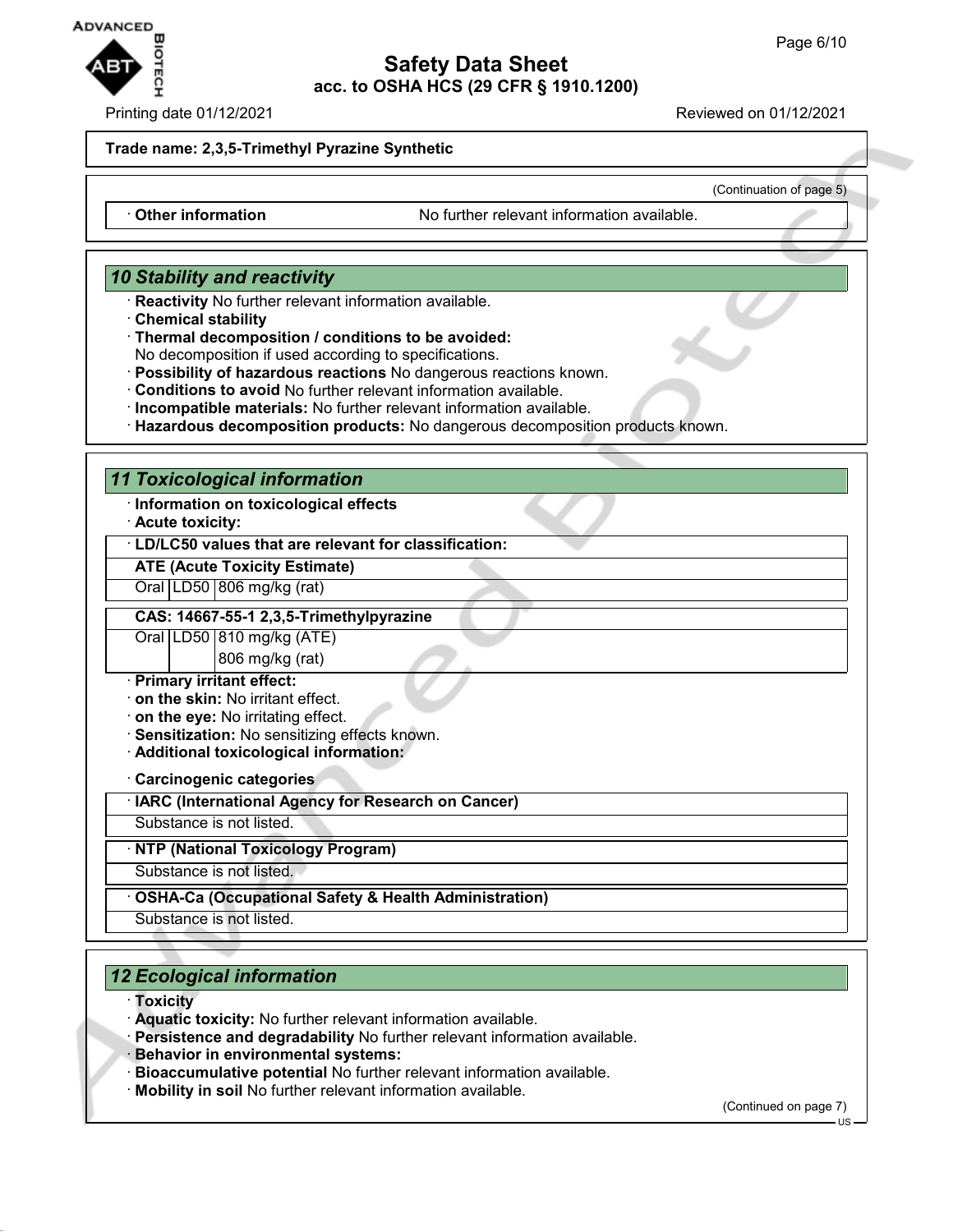# **ADVANCED**  $\blacksquare$ **OTECH**

Printing date 01/12/2021 Reviewed on 01/12/2021

(Continuation of page 6)

#### **Trade name: 2,3,5-Trimethyl Pyrazine Synthetic**

- · **Additional ecological information:**
- · **General notes:** Not hazardous for water.
- · **Results of PBT and vPvB assessment**
- · **PBT:** Not applicable.
- · **vPvB:** Not applicable.
- · **Other adverse effects** No further relevant information available.

## *13 Disposal considerations*

- · **Waste treatment methods**
- · **Recommendation:**

Must not be disposed of together with household garbage. Do not allow product to reach sewage system.

**Safety Data Sheet acc. to OSHA HCS (29 CFR § 1910.1200)**

- · **Uncleaned packagings:**
- · **Recommendation:** Disposal must be made according to official regulations.
- · **Recommended cleansing agent:** Water, if necessary with cleansing agents.

| <b>14 Transport information</b>                          |                                                                                                           |
|----------------------------------------------------------|-----------------------------------------------------------------------------------------------------------|
| · UN-Number<br>· DOT, IMDG, IATA                         | <b>UN1993</b>                                                                                             |
| · UN proper shipping name<br>$\cdot$ DOT<br>· IMDG, IATA | Flammable liquids, n.o.s. (2,3,5-Trimethylpyrazine)<br>FLAMMABLE LIQUID, N.O.S. (2,3,5-Trimethylpyrazine) |
| · Transport hazard class(es)                             |                                                                                                           |
| $\cdot$ DOT                                              |                                                                                                           |
| · Class<br>· Label                                       | 3 Flammable liquids<br>3                                                                                  |
| · IMDG, IATA                                             |                                                                                                           |
| <b>Class</b>                                             | 3 Flammable liquids                                                                                       |
| · Label                                                  | 3                                                                                                         |
| · Packing group<br>DOT, IMDG, IATA                       | III                                                                                                       |
| <b>Environmental hazards:</b><br>· Marine pollutant:     | No                                                                                                        |
| <b>Special precautions for user</b>                      | Warning: Flammable liquids                                                                                |
|                                                          | (Continued on page 8)                                                                                     |

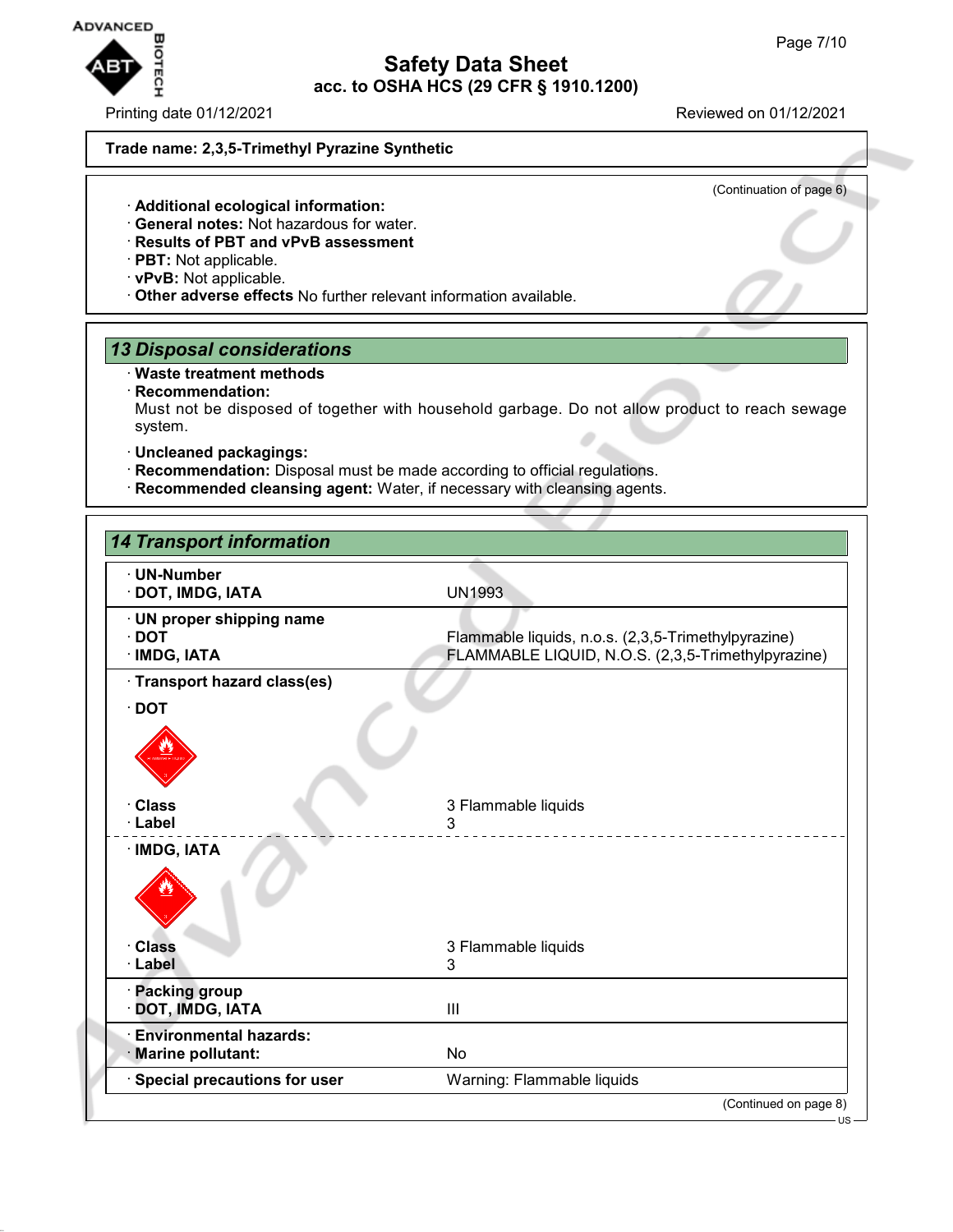

#### Printing date 01/12/2021 Reviewed on 01/12/2021

#### **Trade name: 2,3,5-Trimethyl Pyrazine Synthetic**

|                                                                                   | (Continuation of page 7)                                                                                               |
|-----------------------------------------------------------------------------------|------------------------------------------------------------------------------------------------------------------------|
| · Stowage Category                                                                | A                                                                                                                      |
| Transport in bulk according to Annex II of<br><b>MARPOL73/78 and the IBC Code</b> | Not applicable.                                                                                                        |
| · Transport/Additional information:                                               |                                                                                                                        |
| ∙ DOT<br><b>Quantity limitations</b>                                              | On passenger aircraft/rail: 60 L<br>On cargo aircraft only: 220 L                                                      |
| ∙IMDG<br>· Limited quantities (LQ)<br><b>Excepted quantities (EQ)</b>             | 5L<br>Code: E1<br>Maximum net quantity per inner packaging: 30 ml<br>Maximum net quantity per outer packaging: 1000 ml |
| · UN "Model Regulation":                                                          | UN 1993 FLAMMABLE LIQUID, N.O.S. (2,3,5-<br>TRIMETHYLPYRAZINE), 3, III                                                 |

## *15 Regulatory information*

· **Safety, health and environmental regulations/legislation specific for the substance or mixture** · **Sara**

· **Section 355 (extremely hazardous substances):**

Substance is not listed.

· **Section 313 (Specific toxic chemical listings):**

Substance is not listed.

· **TSCA (Toxic Substances Control Act):**

ACTIVE

· **Hazardous Air Pollutants**

Substance is not listed.

· **Proposition 65**

· **Chemicals known to cause cancer:**

Substance is not listed.

· **Chemicals known to cause reproductive toxicity for females:**

Substance is not listed.

· **Chemicals known to cause reproductive toxicity for males:**

Substance is not listed.

· **Chemicals known to cause developmental toxicity:**

Substance is not listed.

· **Carcinogenic categories**

· **EPA (Environmental Protection Agency)**

Substance is not listed.

· **TLV (Threshold Limit Value established by ACGIH)**

Substance is not listed.

(Continued on page 9)

US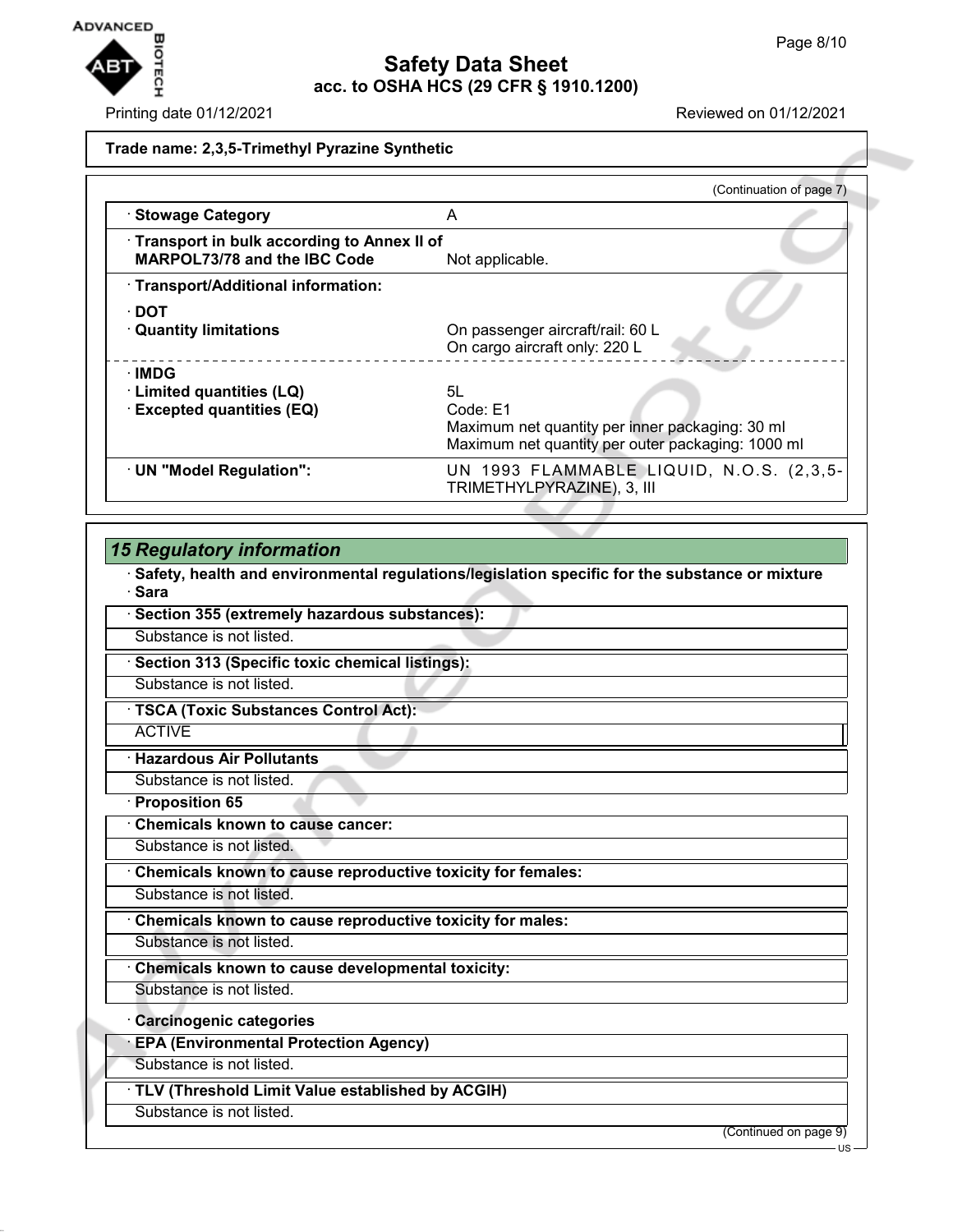

Printing date 01/12/2021 Reviewed on 01/12/2021

# **Safety Data Sheet acc. to OSHA HCS (29 CFR § 1910.1200)**

#### **Trade name: 2,3,5-Trimethyl Pyrazine Synthetic**

|                                                        | · NIOSH-Ca (National Institute for Occupational Safety and Health)                                                                                                                                                                                                                            |
|--------------------------------------------------------|-----------------------------------------------------------------------------------------------------------------------------------------------------------------------------------------------------------------------------------------------------------------------------------------------|
| Substance is not listed.                               |                                                                                                                                                                                                                                                                                               |
| ⋅ GHS label elements<br>· Hazard pictograms            | Pictograms on label shall be in the shape of a square set at a point and shall include a black hazard<br>symbol on a white background with a red frame sufficiently wide to be clearly visible.<br>The substance is classified and labeled according to the Globally Harmonized System (GHS). |
|                                                        |                                                                                                                                                                                                                                                                                               |
| GHS02<br>GHS07                                         |                                                                                                                                                                                                                                                                                               |
| · Signal word Warning                                  |                                                                                                                                                                                                                                                                                               |
| 2,3,5-Trimethylpyrazine                                | · Hazard-determining components of labeling:                                                                                                                                                                                                                                                  |
| <b>Hazard statements</b><br>H302 Harmful if swallowed. | H226 Flammable liquid and vapor.                                                                                                                                                                                                                                                              |
| · Precautionary statements<br>P <sub>210</sub>         | Keep away from heat/sparks/open flames/hot surfaces. - No smoking.                                                                                                                                                                                                                            |
| P <sub>241</sub><br>P280                               | Use explosion-proof electrical/ventilating/lighting/equipment.<br>Wear protective gloves/protective clothing/eye protection/face protection.                                                                                                                                                  |
|                                                        | P303+P361+P353 If on skin (or hair): Take off immediately all contaminated clothing. Rinse skin with<br>water/shower.                                                                                                                                                                         |
| P403+P235                                              | Store in a well-ventilated place. Keep cool.                                                                                                                                                                                                                                                  |
| P <sub>501</sub>                                       | Dispose of contents/container in accordance with local/regional/national/international<br>regulations.                                                                                                                                                                                        |

## *16 Other information*

This information is based on our present knowledge. However, this shall not constitute a guarantee for any specific product features and shall not establish a legally valid contractual relationship.

- · **Department issuing SDS:** Product Safety Department
- · **Contact:**

Product Safety Department productsafety@adv-bio.com

- · **Date of preparation / last revision** 01/12/2021 / -
- · **Abbreviations and acronyms:** ADR: Accord relatif au transport international des marchandises dangereuses par route (European Agreement Concerning the International Carriage of Dangerous Goods by Road) IMDG: International Maritime Code for Dangerous Goods DOT: US Department of Transportation IATA: International Air Transport Association ACGIH: American Conference of Governmental Industrial Hygienists EINECS: European Inventory of Existing Commercial Chemical Substances CAS: Chemical Abstracts Service (division of the American Chemical Society) NFPA: National Fire Protection Association (USA) HMIS: Hazardous Materials Identification System (USA) VOC: Volatile Organic Compounds (USA, EU) LC50: Lethal concentration, 50 percent LD50: Lethal dose, 50 percent (Continued on page 10)

US